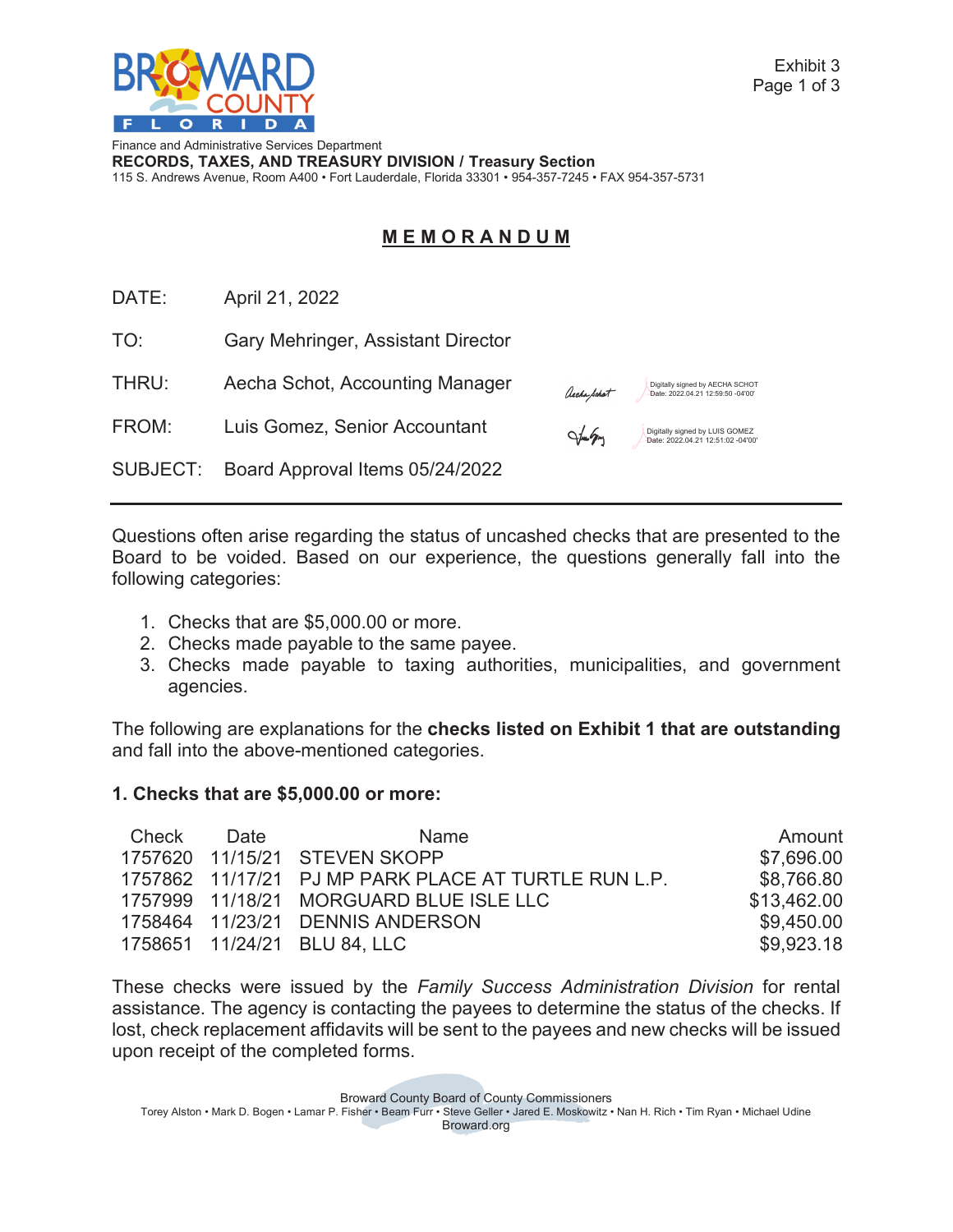#### **2. Checks made payable to the same payee:**

| Check | Date | Name.                                     | Amount   |
|-------|------|-------------------------------------------|----------|
|       |      | 1758332  11/23/21  INDEPENDANCE TAXI, LLC | \$728.00 |
|       |      | 1758594  11/24/21  INDEPENDANCE TAXI, LLC | \$364.00 |

These checks were issued by the *Aviation Department* for transponder refunds. The agency is contacting the payee to determine the status of the checks. If lost, check replacement affidavits will be sent to the payee and new checks will be issued upon receipt of the completed forms.

#### **3. Checks made payable to taxing authorities, municipalities, and government agencies:**

| Check | Date | Name                                | Amount   |
|-------|------|-------------------------------------|----------|
|       |      | 1757849 11/17/21 CITY OF PLANTATION | \$500.00 |

This check was issued by the *Construction Management Division* for a trust account set up. The agency is contacting the payee to determine the status of the check. If lost, check replacement affidavit will be sent to the payee and a new check will be issued upon receipt of the completed form.

The following are explanations for the **checks listed on Exhibit 2 that have been replaced** and fall into the categories shown below:

- 1. Checks that are [\\$5,000.00](https://5,000.00) or more.
- 2. Checks made payable to the same payee.
- 3. Checks made payable to taxing authorities, municipalities, and government agencies.

#### **1. Checks that are \$[5,000.00](https://5,000.00) or more:**

| Check | Date | <b>Name</b>                      | Amount      |
|-------|------|----------------------------------|-------------|
|       |      | 1758216 11/22/21 JAMES F HAMMER  | \$8,600.00  |
|       |      | 1763725 01/11/22 MASSIMO DE CARO | \$11.760.00 |

These checks were issued by the *Family Success Administration Division* for rental assistance payment. The payees claimed that the checks were lost. Checks replacement affidavit were submitted to the Accounting Division to reissue the checks.

| Check | Date | Name.                                         | Amount       |
|-------|------|-----------------------------------------------|--------------|
|       |      | 1768250 02/17/22 KEYLITE POWER AND LIGHT CORP | \$351,457.00 |

This check was issued by the *Office of Regional Communications and Technology* for an invoice payment. The payee claimed that the check was lost. A check replacement affidavit was submitted to the Accounting Division to reissue the check.